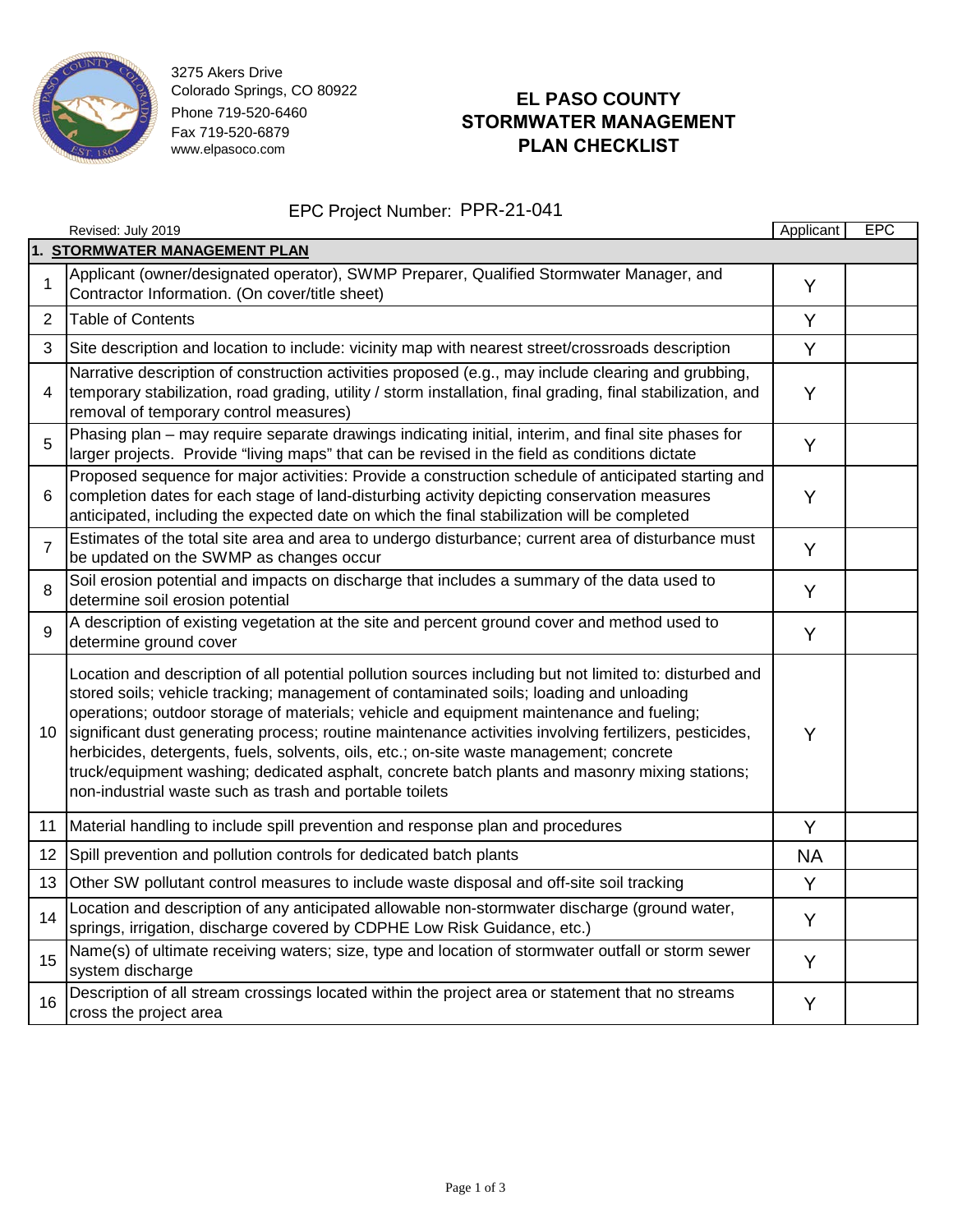

3275 Akers Drive Colorado Springs, CO 80922 Phone 719-520-6460 Fax 719-520-6879 www.elpasoco.com

# **EL PASO COUNTY STORMWATER MANAGEMENT PLAN CHECKLIST**

### EPC Project Number: PPR-21-041

| EPC Project Number: PPR-21-041          |                                                                                                                                                                                                                                                                                          |           |     |  |  |  |
|-----------------------------------------|------------------------------------------------------------------------------------------------------------------------------------------------------------------------------------------------------------------------------------------------------------------------------------------|-----------|-----|--|--|--|
|                                         | Revised: July 2019                                                                                                                                                                                                                                                                       | Applicant | EPC |  |  |  |
| 17                                      | SWMP Map to include:                                                                                                                                                                                                                                                                     |           |     |  |  |  |
| 17a                                     | construction site boundaries                                                                                                                                                                                                                                                             | Y         |     |  |  |  |
| 17 <sub>b</sub>                         | flow arrows to depict stormwater flow directions                                                                                                                                                                                                                                         | Y         |     |  |  |  |
| 17 <sub>c</sub>                         | all areas of disturbance                                                                                                                                                                                                                                                                 | Y         |     |  |  |  |
| 17d                                     | areas of cut and fill                                                                                                                                                                                                                                                                    | Y         |     |  |  |  |
| 17e                                     | areas used for storage of building materials, soils (stockpiles) or wastes                                                                                                                                                                                                               | Y         |     |  |  |  |
| 17f                                     | location of any dedicated asphalt / concrete batch plants                                                                                                                                                                                                                                | Y         |     |  |  |  |
| 17g                                     | location of all structural control measures                                                                                                                                                                                                                                              | Y         |     |  |  |  |
| 17h                                     | location of all non-structural control measures                                                                                                                                                                                                                                          | Y         |     |  |  |  |
| 17i                                     | springs, streams, wetlands and other surface waters, including areas that require maintenance<br>of pre-existing vegetation within 50 feet of a receiving water                                                                                                                          | <b>NA</b> |     |  |  |  |
| 18                                      | Narrative description of all structural control measures to be used. Modifications to EPC standard<br>control measures must meet or exceed County-approved details                                                                                                                       | Y         |     |  |  |  |
| 19                                      | Description of all non-structural control measures to be used including seeding, mulching,<br>protection of existing vegetation, site watering, sod placement, etc.                                                                                                                      | Y         |     |  |  |  |
| 20                                      | Technical drawing details for all control measure installation and maintenance; custom or other<br>jurisdiction's details used must meet or exceed EPC standards                                                                                                                         | Y         |     |  |  |  |
| 21                                      | Procedure describing how the SWMP is to be revised                                                                                                                                                                                                                                       | Y         |     |  |  |  |
| 22                                      | Description of Final Stabilization and Long-term Stormwater Quality (describe nonstructural and<br>structural measures to control SW pollutants after construction operations have been completed,<br>including detention, water quality control measure etc.)                           | Y         |     |  |  |  |
|                                         | 23 Specification that final vegetative cover density is to be 70% of pre-disturbed levels                                                                                                                                                                                                | Y         |     |  |  |  |
| 24                                      | Outline of permit holder inspection procedures to install, maintain, and effectively operate control<br>measures to manage erosion and sediment                                                                                                                                          | Y         |     |  |  |  |
| 25                                      | Record keeping procedures identified to include signature on inspection logs and location of SWMP<br>records on-site                                                                                                                                                                     | Y         |     |  |  |  |
|                                         | If this project relies on control measures owned or operated by another entity, a documented<br>26 agreement must be included in the SWMP that identifies location, installation and design<br>specifications, and maintenance requirements and responsibility of the control measure(s) | N         |     |  |  |  |
|                                         | Please note: all items above must be addressed. If not applicable, explain why, simply<br>identifying "not applicable" will not satisfy CDPHE requirement of explanation.                                                                                                                |           |     |  |  |  |
| 2. ADDITIONAL REPORTS/PERMITS/DOCUMENTS |                                                                                                                                                                                                                                                                                          |           |     |  |  |  |
| a                                       | Grading and Erosion Control Plan (signed)                                                                                                                                                                                                                                                | NA        |     |  |  |  |
| b                                       | Erosion and Stormwater Quality Control Permit (ESQCP) (signed)                                                                                                                                                                                                                           | ΝA        |     |  |  |  |